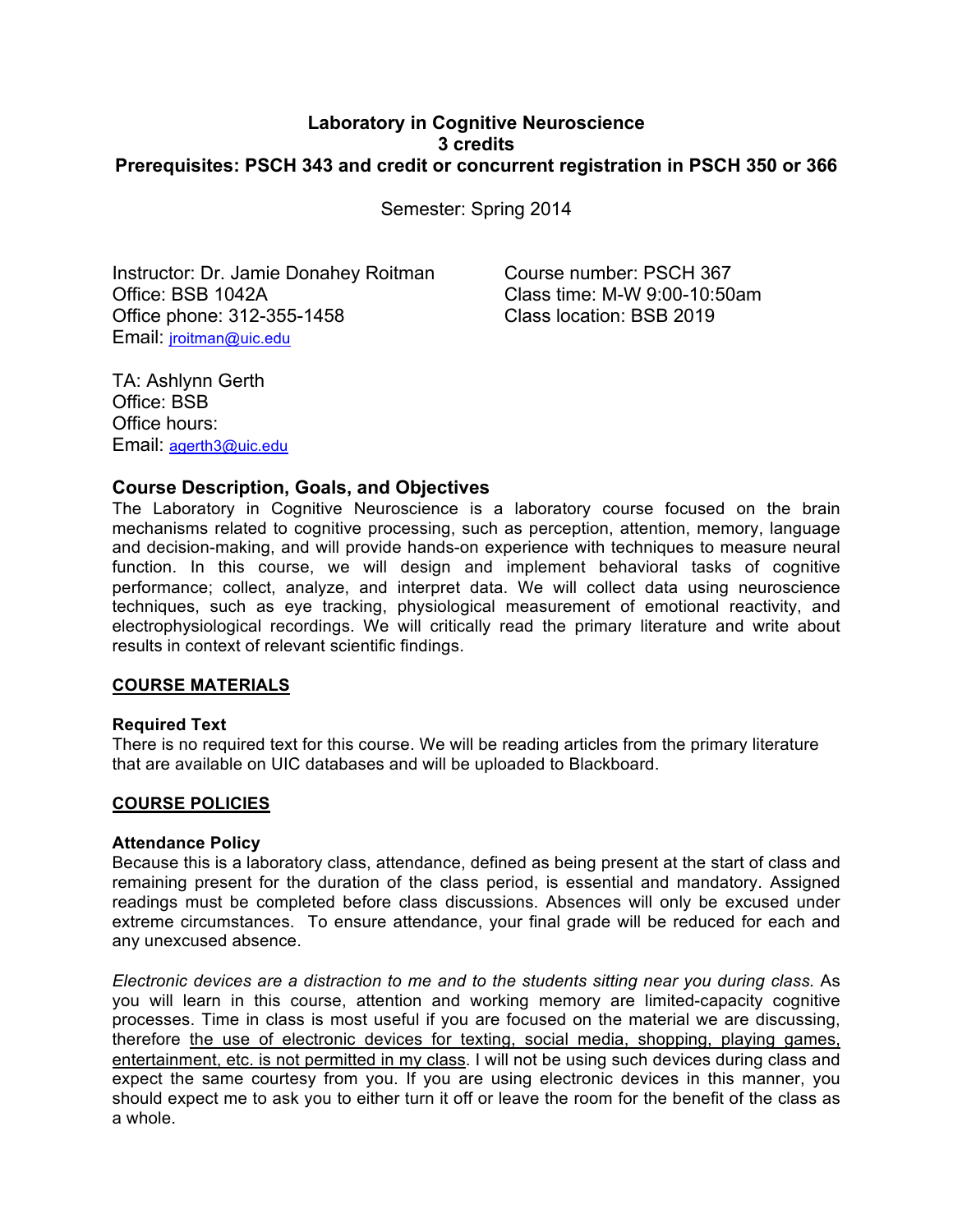#### **Policy for Missed or Late Work**

All assignments must be handed in by the start of class on the due date. Exceptions will be made for only the most serious of documented circumstances. No extra credit will be given and no evaluations can be dropped. There are several writing assignments throughout this course, some of which you will submit only via Blackboard's SafeAssign. This course meets the Psychology major requirement for writing in the discipline. A significant portion of your final grade will be based on a single lab report. You will be asked to hand in drafts **of sections of the lab report and you will receive feedback on these drafts.** If you submit any written assignment at any time after the deadline, the grade for that assignment will be reduced by 10% for each day late, beginning at the time that the assignment is due.

#### **Electronic Communication**

Blackboard is an integral tool for communication for this course. Announcements will be available on Blackboard, and I highly recommend that you adjust your settings to receive notice of announcements by email. Lecture slides will be posted before class each day, and grades will be posted as soon as they are available.

I am happy to communicate with you by email, and this is often the most reliable way to reach me. You should be sure to identify yourself as a student in Psch 367. In general, people born before 1982 will take your message more seriously if you use proper spelling, punctuation, and grammar. Finally, it will serve you well to not demand a response 'ASAP'. I will typically be able to respond to emails within two workdays, but there will be circumstances that prevent this occasionally. These suggestions may seem superficial, but communicating in a professional manner with those who are teaching (mentoring, advising, or employing) you will make a good impression and are an essential part of your professional development.

#### **Academic Integrity Policy**

It is my hope that each student learns the material and succeeds. Academic dishonesty of any form including plagiarism (http://www.uic.edu/depts/engl/phd/FYWP/PlagiarismPolicy.pdf) will not be tolerated. Evidence of cheating on any graded material will be dealt with through the Judicial Liaison Process, and will result in a '0' being entered as the grade for the exam or essay. Further consequences could include failure of the course, disciplinary probation, suspension, dismissal or expulsion.

A student who submits work, *at any stage of the writing process*, which in whole or part has been written by someone else or which contains passages quoted or paraphrased from another's work without acknowledgment (quotation marks, citation, etc.) has plagiarized. Maintain your integrity when completing assignments and be overzealous to give credit where it is due. If you are ever unsure about what constitutes plagiarism, ask me. Students who are found to have plagiarized work may be subject to various disciplinary actions, including a failing grade on a particular assignment, failure of the entire course, and possible expulsion from the university. In cases of academic dishonesty, my policy is to file a complaint with the Office of the Dean of Students. For more information about violating academic integrity and its consequences, consult the website of the UIC Office of the Dean of Students at http://www.uic.edu/depts/dos/studentconduct.html.

#### **RELIGIOUS HOLIDAYS**

http://www.uic.edu/depts/oae/docs/ReligiousHolidaysFY20122014.pdf

#### **ACADEMIC DEADLINES**

http://grad.uic.edu/cms/?pid=1000222

**DISABILITY ACCOMMODATION**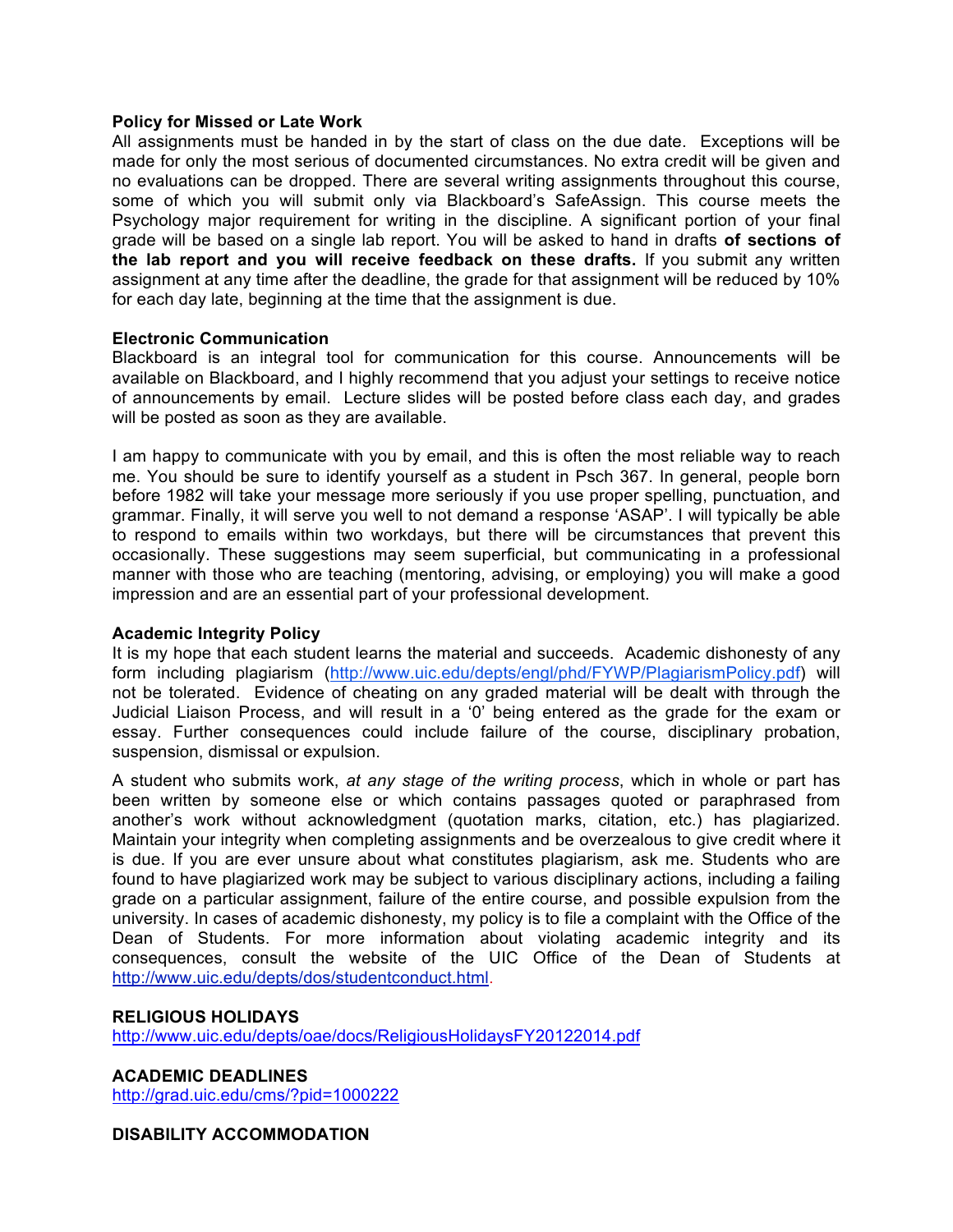Accommodations are available for students who have disabilities. Please notify me during the first week of class of any accommodation needed for the course. Students with disabilities who require accommodations for access and participation in this course must be registered with the Disabilities Resource Center (http://www.uic.edu/depts/oaa/disability\_resources/index.html). Disabilities may arise due to unanticipated medical emergencies or other traumatic events. In the case of such a situation, please contact the DRC at the time when the problem occurs, so that a counselor can determine whether any accommodations are needed.

#### **COURSE REQUIREMENTS, METHODS OF EVALUATION, & GRADING POLICIES**

You will be evaluated based on 3 quizzes during the semester, multiple small assignments, class participation, and a written lab report. All quizzes must be completed during the class period. There will be no make-up quizzes except for the most serious of documented circumstances. You should contact me **promptly** for advice if you are not performing as well as you want for advice on how to improve your performance.

Your grade will be based on: 3 quizzes, each worth 30 pts. (total 90) Short assignments/participation in lab activities/discussions (total 60) Lab report draft, 50 pts. Final lab report 100pts.

The distribution of grades will be: A: 255 – 300 points B: 225 – 254 C: 195 – 224 D:  $165 - 194$  $F: 0 - 164$ 

# **HOW TO INTERPRET MIDTERM GRADES**

http://tigger.uic.edu/depts/oaa/advising/student\_midterm.html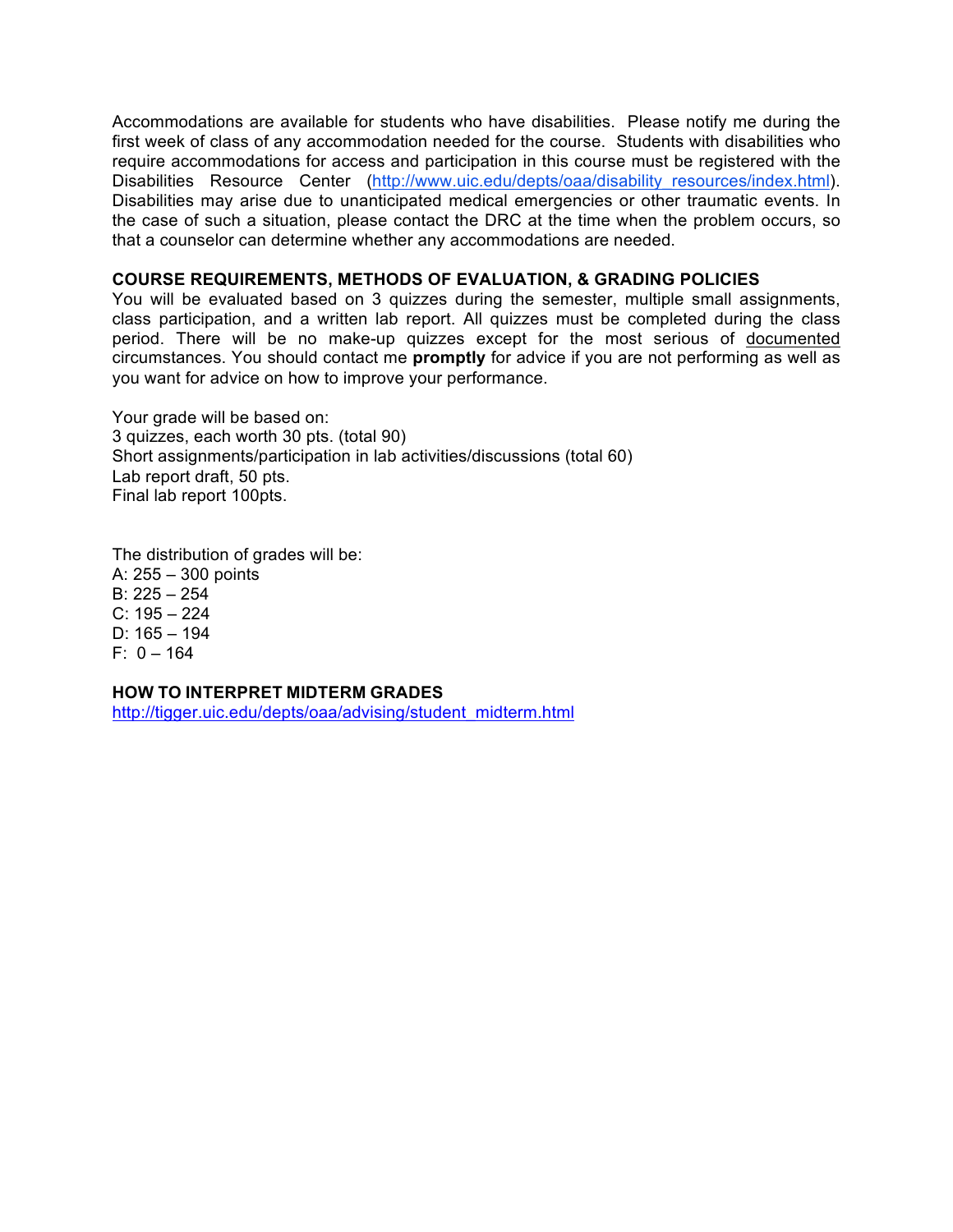| Week           | Day                     | <b>Date</b>       | <b>Topic</b>                                | <b>Associated Lab</b> |
|----------------|-------------------------|-------------------|---------------------------------------------|-----------------------|
| 1              | M                       | $1/13$            | Overview of course                          |                       |
|                | $\overline{\mathsf{W}}$ | $1/15$            | Cognitive impairment and brain injury       | Hampshire et al, 2013 |
| $\overline{2}$ | M                       | 1/20              | Martin Luther King, Jr. Day - no class      |                       |
|                | W                       | 1/22              | Cognitive impairment and brain injury       | Hampshire et al, 2013 |
| 3              | M                       | $1/27$            | Measuring neural activity                   | Nerve conduction      |
|                | W                       | 1/29              | Measuring neural activity                   |                       |
| $\overline{4}$ | M                       | 2/3               | Visual system - what and where              | Afterimages           |
|                | W                       | 2/5               | Visual system - what and where              |                       |
| 5              | M                       | 2/10              | Quiz 1                                      |                       |
|                | $\overline{W}$          | 2/12              | <b>Attention</b>                            | <b>Visual search</b>  |
| 6              | M                       | 2/17              | Attention                                   |                       |
|                | W                       | 2/19              | Attention                                   |                       |
| $\overline{7}$ | M                       | $\overline{2/24}$ | Eye movements                               | <b>EOG</b>            |
|                | W                       | 2/26              | Eye movements                               |                       |
| 8              | M                       | 3/3               | Eye movements                               |                       |
|                | $\overline{W}$          | $\overline{3/5}$  | Eye movements                               |                       |
| 9              | M                       | $\overline{3/10}$ | Quiz 2                                      |                       |
|                | $\overline{\mathsf{W}}$ | $\overline{3}/12$ | Higher cognitive function                   | fNIR/Stroop           |
| 10             | M                       | 3/17              | Higher cognitive function                   |                       |
|                | W                       | 3/19              | Scientific writing                          |                       |
|                | M                       | 3/24              | Spring break - no class                     |                       |
|                | W                       | 3/26              | Spring break - no class                     |                       |
| 11             | M                       | 3/31              | Higher cognitive function                   |                       |
|                | W                       | 4/2               | <b>Higher cognitive function</b>            |                       |
| 12             | M                       | 4/7               | Higher cognitive function                   |                       |
|                | W                       | 4/9               | Lab report draft due; Hemispheric asymmetry | <b>EEG</b>            |
| 13             | M                       | 4/14              | Hemispheric asymmetry                       |                       |
|                | $\overline{W}$          | 4/16              | Hemispheric asymmetry                       |                       |
| 14             | $\overline{M}$          | 4/21              | Emotion and cognition                       | <b>GSR</b>            |
|                | W                       | 4/23              | Emotion and cognition                       |                       |
| 15             | M                       | 4/28              | Emotion and cognition                       |                       |
|                | $\overline{W}$          | 4/30              | Quiz 3                                      |                       |
| Finals         | <b>TBA</b>              | <b>TBA</b>        | Final lab report due                        |                       |

# **TENTATIVE CALENDAR OF MAJOR COURSE EVENTS AND DEADLINES**

#### **UIC RESOURCES**

If you find yourself having difficulty with the course material or any other difficulties in your student life, don't hesitate to ask for help! Come to me, or if it is about an issue beyond this class, please contact your college advisors, or get help from any number of other support services on campus. You can get a referral to the right place, or help on the spot, from concerned advisor in the Undergraduate Success Center (USC) at usc@uic.edu.

**The Writing Center,** located in Grant Hall 105, offers one-on-one consultation with student writers who need help developing ideas, or need advice, guidance or additional instruction on any aspects of writing in any class. Tutors are prepared to spend fifty minutes per appointment,